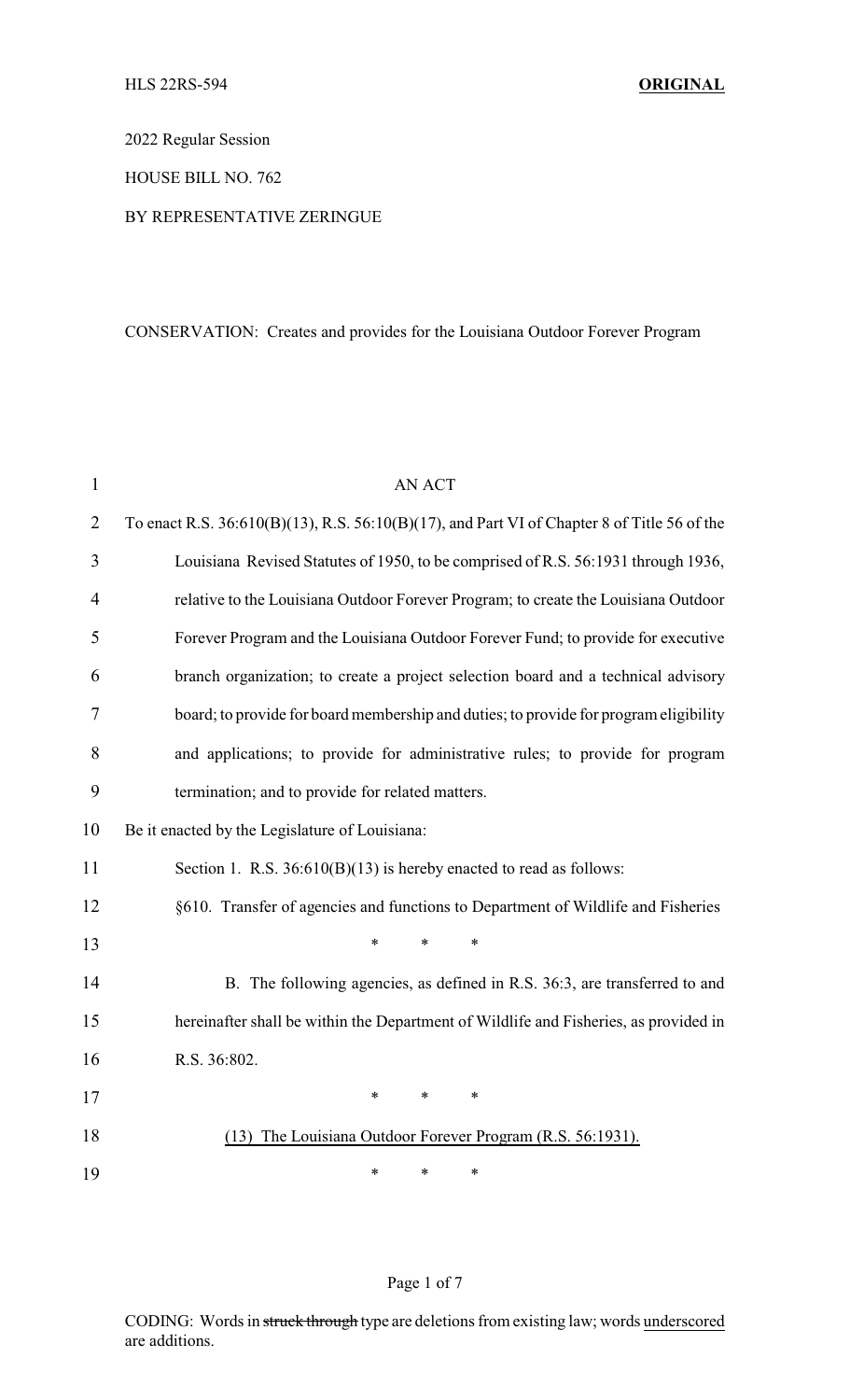## **HLS 22RS-594**

| $\mathbf{1}$   | Section 2. R.S. 56:10(B)(17) and Part VI of Chapter 8 of Title 56 of the Louisiana      |
|----------------|-----------------------------------------------------------------------------------------|
| $\overline{2}$ | Revised Statutes of 1950, comprised of R.S. 56:1931 through 1936, are hereby enacted to |
| 3              | read as follows:                                                                        |
| $\overline{4}$ | §10. Annual report to governor; estimate of proposed expenditures; particular funds;    |
| 5              | limitations on purposes for use of monies in particular funds and accounts;             |
| 6              | warrants; vouchers; surplus funds                                                       |
| 7              | *<br>$\ast$<br>$\ast$                                                                   |
| 8              | <b>B.</b>                                                                               |
| 9              | ∗<br>$\ast$<br>$\ast$                                                                   |
| 10             | There is hereby created within the Conservation Fund a "Louisiana"<br>(17)              |
| 11             | Outdoor Forever Fund". The funds in this account shall be used solely for and in        |
| 12             | accordance with the Louisiana Outdoor Forever Program, provided for in R.S.             |
| 13             | 56:1931 et seq. Any appropriations, public or private grants, gifts, or donations       |
| 14             | received by the state or the Department of Wildlife and Fisheries for the purposes of   |
| 15             | this program shall be credited to the fund. The monies in the fund shall be subject     |
| 16             | to the same requirements as provided for in Paragraph (1) of this Subsection. The       |
| 17             | monies in the fund shall be invested by the treasurer in the same manner as the         |
| 18             | monies in the state general fund and all interest earned shall be deposited and         |
| 19             | credited to the fund after compliance with the requirements of Article VII, Section     |
| 20             | 9(B) of the Constitution of Louisiana. All unexpended or unencumbered monies            |
| 21             | remaining in the fund at the end of the fiscal year shall remain to the credit of the   |
| 22             | fund.                                                                                   |
| 23             | $\ast$<br>$\ast$<br>*                                                                   |
| 24             | PART VI. LOUISIANA OUTDOOR FOREVER PROGRAM                                              |
| 25             | §1931. Louisiana Outdoor Forever Program; fund                                          |
| 26             | There is hereby established within the Department of Wildlife and Fisheries             |
| 27             | the Louisiana Outdoor Forever Program for the purpose of providing funding for          |
| 28             | outdoor conservation projects in the state. The administration of the program and       |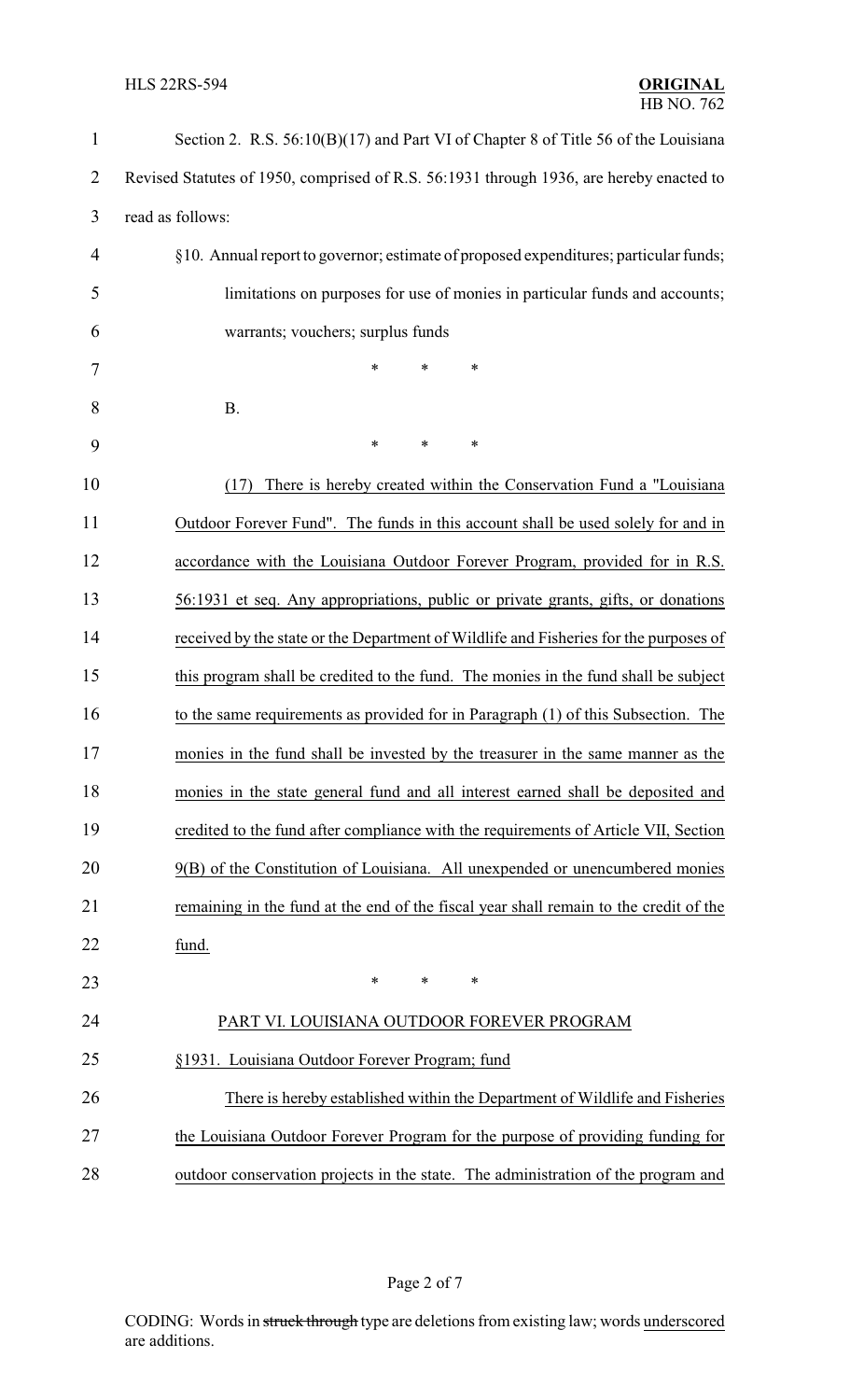| 1              | the conservation projects selected for funding under the program shall be funded by  |  |  |
|----------------|--------------------------------------------------------------------------------------|--|--|
| $\overline{2}$ | the Louisiana Outdoor Forever Fund as provided for in R.S. $56:10(B)(17)$ .          |  |  |
| 3              | §1932. Project selection board                                                       |  |  |
| 4              | A. The program shall be governed by a project selection board composed of            |  |  |
| 5              | the following members:                                                               |  |  |
| 6              | The governor or his designee.<br>(1)                                                 |  |  |
| 7              | (2) The executive assistant to the governor for coastal activities his designee.     |  |  |
| 8              | The lieutenant governor or his designee from the office of state parks.<br>(3)       |  |  |
| 9              | The commissioner of the Department of Agriculture and Forestry or his<br>(4)         |  |  |
| 10             | designee.                                                                            |  |  |
| 11             | The secretary of the Department of Environmental Quality or his<br>(5)               |  |  |
| 12             | designee.                                                                            |  |  |
| 13             | The secretary of the Department of Natural Resources or his designee.<br>(6)         |  |  |
| 14             | The secretary of the Department of Wildlife and Fisheries or his<br>(7)              |  |  |
| 15             | designee.                                                                            |  |  |
| 16             | The speaker of the House of Representatives or his designee.<br>(8)                  |  |  |
| 17             | (9) The president of the Senate or his designee.                                     |  |  |
| 18             | The members of the board representing the Louisiana Legislature shall                |  |  |
| 19             | be nonvoting members.                                                                |  |  |
| 20             | C. The project selection board shall elect a chairman at its first meeting each      |  |  |
| 21             | The chairman shall serve a one year term and may be reelected by the board.<br>year. |  |  |
| 22             | D. The project selection board shall make all final determinations regarding         |  |  |
| 23             | the selection of projects for funding under the program.                             |  |  |
| 24             | §1933. Technical advisory board                                                      |  |  |
| 25             | A. The project selection board shall be advised by a technical advisory board        |  |  |
| 26             | composed of the following members:                                                   |  |  |
| 27             | (1) Subject matter representatives from the following:                               |  |  |
| 28             | The office of the governor.<br>(a)                                                   |  |  |
| 29             | (b) The division of administration.                                                  |  |  |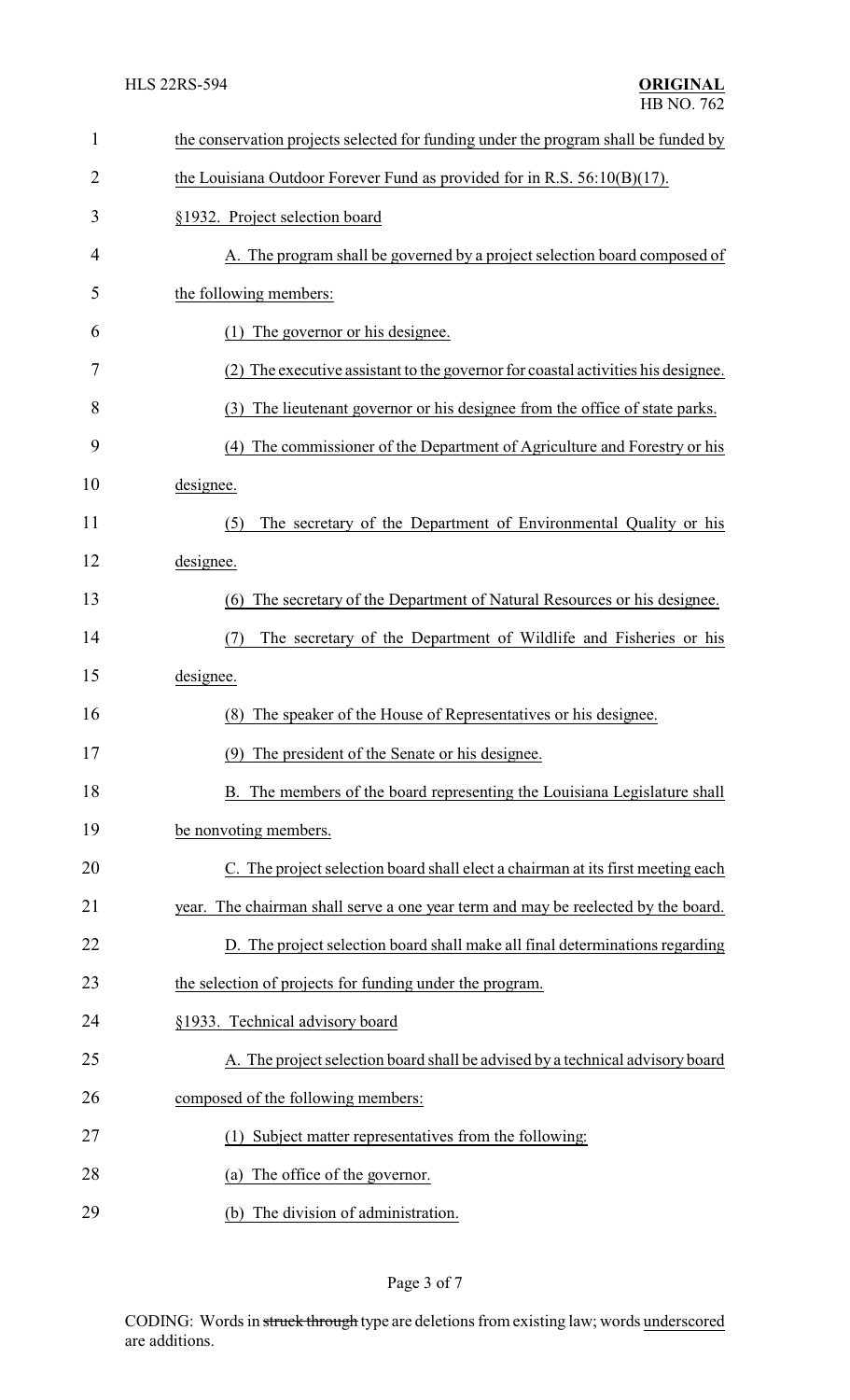| 1              | (c) The office of coastal activities.                                               |  |
|----------------|-------------------------------------------------------------------------------------|--|
| $\overline{2}$ | (d) The office of state parks.                                                      |  |
| 3              | The Department of Agriculture and Forestry.<br>(e)                                  |  |
| 4              | The Department of Environmental Quality.<br>(f)                                     |  |
| 5              | (g) The Department of Natural Resources.                                            |  |
| 6              | (h) The Department of Wildlife and Fisheries.                                       |  |
| 7              | (2) Up to three representatives of nonprofit conservation organizations             |  |
| 8              | having offices in Louisiana and engaged in conservation efforts in the state may be |  |
| 9              | appointed by the governor, provided that no such representative may participate in  |  |
| 10             | the evaluation of applications from their own organization.                         |  |
| 11             | B. The technical advisory board shall review and evaluate applications in           |  |
| 12             | accordance with the program criteria and scoring and forward assessments to the     |  |
| 13             | project selection board.                                                            |  |
| 14             | §1934. Program eligibility; application process                                     |  |
| 15             | Political subdivisions of the state, including state agencies and local             |  |
| 16             | governing authorities, and nongovernmental organizations working in coordination    |  |
| 17             | with public agencies may apply to the program for funding.                          |  |
| 18             | B. The following types of projects may be eligible for funding:                     |  |
| 19             | (1) Land conservation of important natural areas, including fish and wildlife       |  |
| 20             | habitat.                                                                            |  |
| 21             | (2) Water quality projects related to land conservation or land management,         |  |
| 22             | including those lands that protect drinking water supplies.                         |  |
| 23             | (3) Working land, farms, and forested land.                                         |  |
| 24             | (4) Recreational properties related to important natural areas and public use.      |  |
| 25             | Historic properties adjacent to or integral to habitat restoration or<br>(5)        |  |
| 26             | enhancement.                                                                        |  |
| 27             | C. Application forms as well as information about application requirements          |  |
| 28             | shall be made available online.                                                     |  |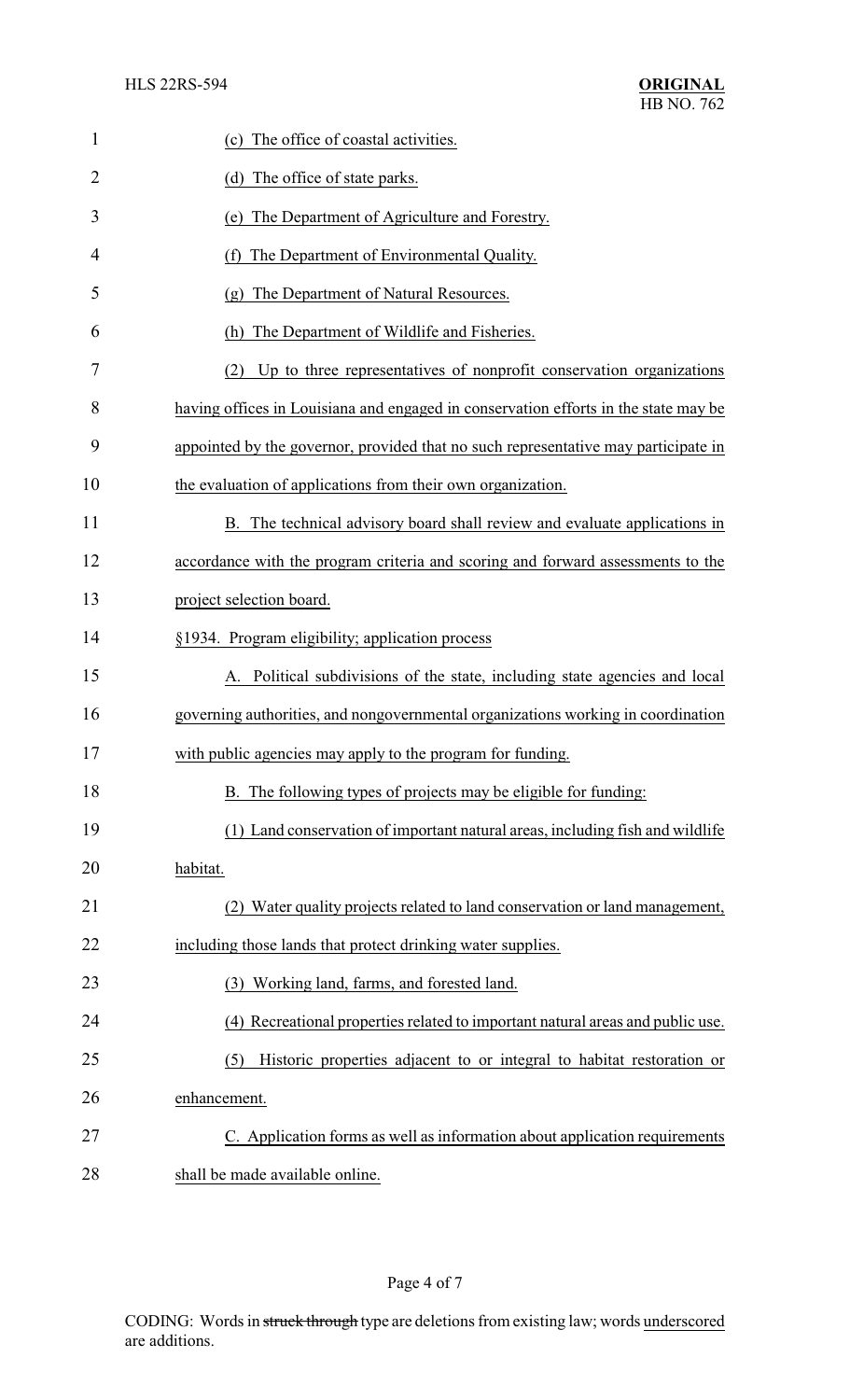| $\mathbf{1}$   | D. Submitted applications shall be evaluated by the technical advisory board         |
|----------------|--------------------------------------------------------------------------------------|
| $\overline{2}$ | and selected by the project selection board using defined criteria and scoring based |
| 3              | on a clear, defensible, science-based process.                                       |
| $\overline{4}$ | E. The department shall, in accordance with the Administrative Procedure             |
| 5              | Act, promulgate rules and regulations necessary to implement this program. Such      |
| 6              | rules shall include procedures for applying to the program and detailed criteria and |
| 7              | scoring to be used by the boards in their evaluation and selection of projects for   |
| 8              | funding.                                                                             |
| 9              | §1935. Transparency                                                                  |
| 10             | The Louisiana Outdoor Forever Program, fund, project selection board, and            |
| 11             | technical advisory board shall be subject to all applicable laws concerning public   |
| 12             | meetings and public records, including the Open Meetings Law, the Public Records     |
| 13             | Law, and the Ethics Code. In addition, the meetings of each board shall be open to   |
| 14             | the public, broadcast via the internet when possible, and allow time for public      |
| 15             | comment. Meeting minutes shall be made available to the public. Information about    |
| 16             | the members of each board shall also be readily available to the public.             |
| 17             | §1936. Program termination                                                           |
| 18             | The Louisiana Outdoor Forever Program shall terminate on July 1, 2033.               |

### DIGEST

The digest printed below was prepared by House Legislative Services. It constitutes no part of the legislative instrument. The keyword, one-liner, abstract, and digest do not constitute part of the law or proof or indicia of legislative intent. [R.S. 1:13(B) and 24:177(E)]

| HB 762 Original | 2022 Regular Session | Zeringue |
|-----------------|----------------------|----------|
|                 |                      |          |

**Abstract:** Creates the Louisiana Outdoor Forever Program and the Louisiana Outdoor Forever Fund for the purpose of funding public conservation projects in the state.

Present law provides for the offices and agencies within the Dept. of Wildlife and Fisheries.

Proposed law adds the La. Outdoor Forever Program to the list of agencies within the department.

Proposed law creates a La. Outdoor Forever Fund within the Conservation Fund for the purpose of funding the La. Outdoor Forever Program.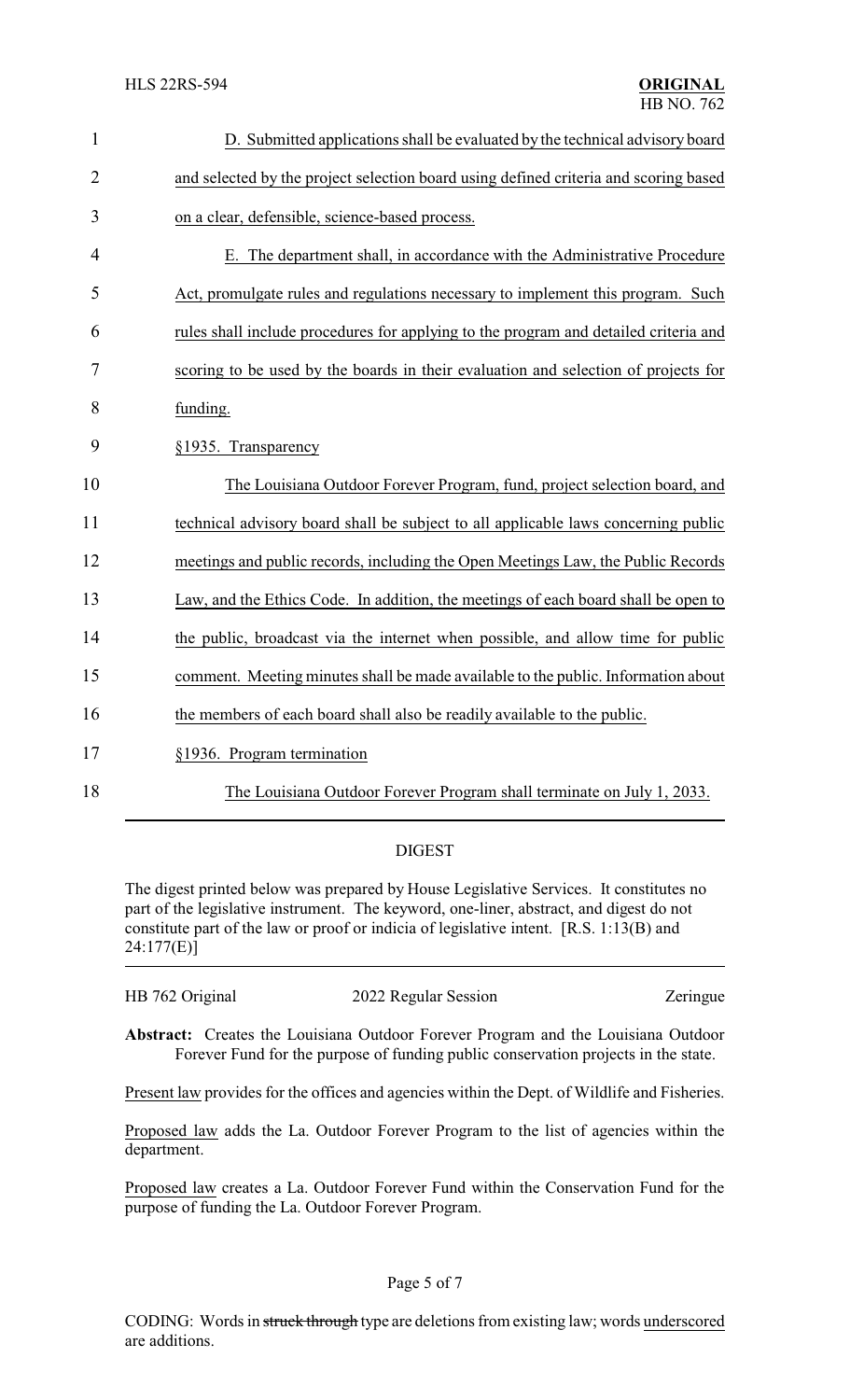Proposed law creates a La. Outdoor Forever Program, which will be governed by a project selection board and advised by a technical advisory board.

Proposed law provides that the project selection board will make all final decisions about which projects will be selected for funding and will have the following subject matter members:

- (1) The governor or his designee.
- (2) The executive assistant to the governor for coastal activities his designee.
- (3) The lieutenant governor or his designee from the office of state parks.
- (4) The commissioner of the Dept. of Agriculture and Forestry or his designee.
- (5) The secretary of the Dept. of Environmental Quality or his designee.
- (6) The secretary of the Dept. of Natural Resources or his designee.
- (7) The secretary of the Dept. of Wildlife and Fisheries or his designee.
- (8) The speaker of the House of Representatives or his designee. (nonvoting)
- (9) The president of the Senate or his designee. (nonvoting)

Proposed law provides that the technical advisoryboard will evaluate applications submitted under the program and provide recommendations to the project selection board. Specifies that the technical advisory board will be made up of up to three representatives from nonprofit conservation groups in the state and subject matter representatives from:

- (1) The office of the governor.
- (2) The division of administration.
- (3) The office of coastal activities.
- (4) The office of state parks.
- (5) The Dept. of Agriculture and Forestry.
- (6) The Dept. of Environmental Quality.
- (7) The Dept. of Natural Resources.
- (8) The Dept. of Wildlife and Fisheries.

Proposed law provides that eligible applicants for program funding are state and local government entities as well as nonprofit organizations working in coordination with public agencies.

Proposed law provides that certain types of conservation projects are eligible for funding under the program, including:

- (1) Land conservation of important natural areas, including fish and wildlife habitat.
- (2) Water quality projects related to land conservation or land management, including those lands that protect drinking water supplies.